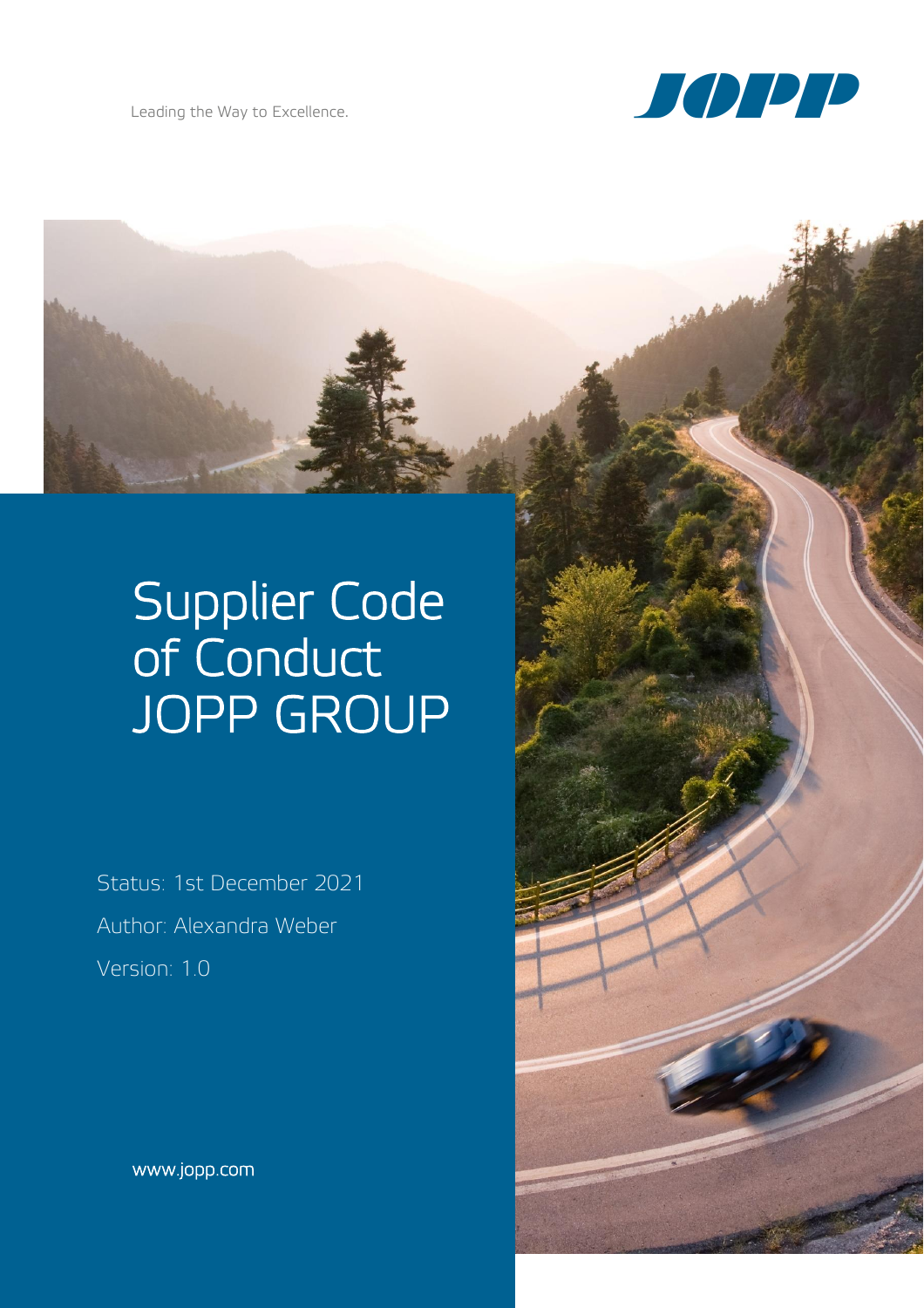



# **CONTENT**

- 1 Statement of the Management Page 3
- 2 Human Rights and Workers' Rights Page 4 - 6
- 3 Environment Page 7
- 4 Compliance Page 8 - 10
- 5 Compliance with the Supplier Code of Conduct Page 11
- 6 Whistleblower System Page 12
- 7 Indication of Source for Images and Graphics Page 13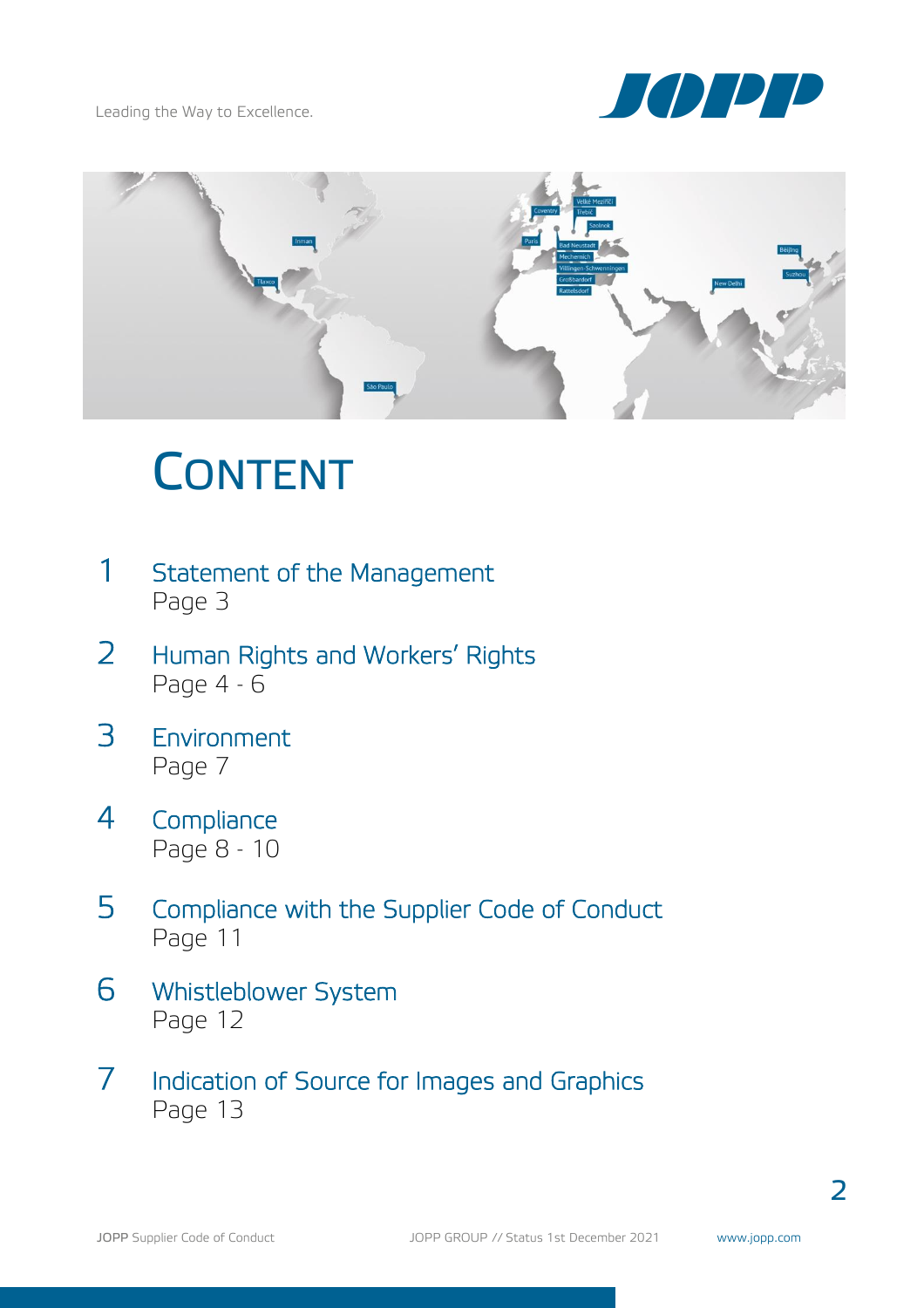



## 1) Statement of the Management

JOPP is an international automotive supplier and excels with a long-term and sustained business strategy and good cooperation with its business partners based on mutual trust.

Compliance with applicable laws and regulations plays a central role for JOPP which is also strongly committed to ecologically, socially and ethically responsible corporate leadership and expects the same behaviour from all its suppliers.

We also expect our employees to observe the principles of ecological, social and ethical behaviour and to integrate such behaviour into JOPP's corporate culture. Furthermore, we continuously strive to optimize our business activities and our products in terms of sustainability and ask our suppliers to contribute to this in the sense of a comprehensive approach.

This Code of Conduct is based on national laws and regulations as well as international conventions such as the United Nations Universal Declaration of Human Rights, the United Nations Guiding Principles on Business and Human Rights, the International Labour Standards of the International Labour Organization and the United Nations Global Compact. JOPP expects its suppliers to respect and comply with the following rules and standards.

Bad Neustadt, 24<sup>th</sup> November 2021

Dr. Hubert P. Büchs Martin Büchs Richard Diem Managing Director Managing Director Managing Director

Jopp Holding GmbH Jopp Holding GmbH Jopp Holding GmbH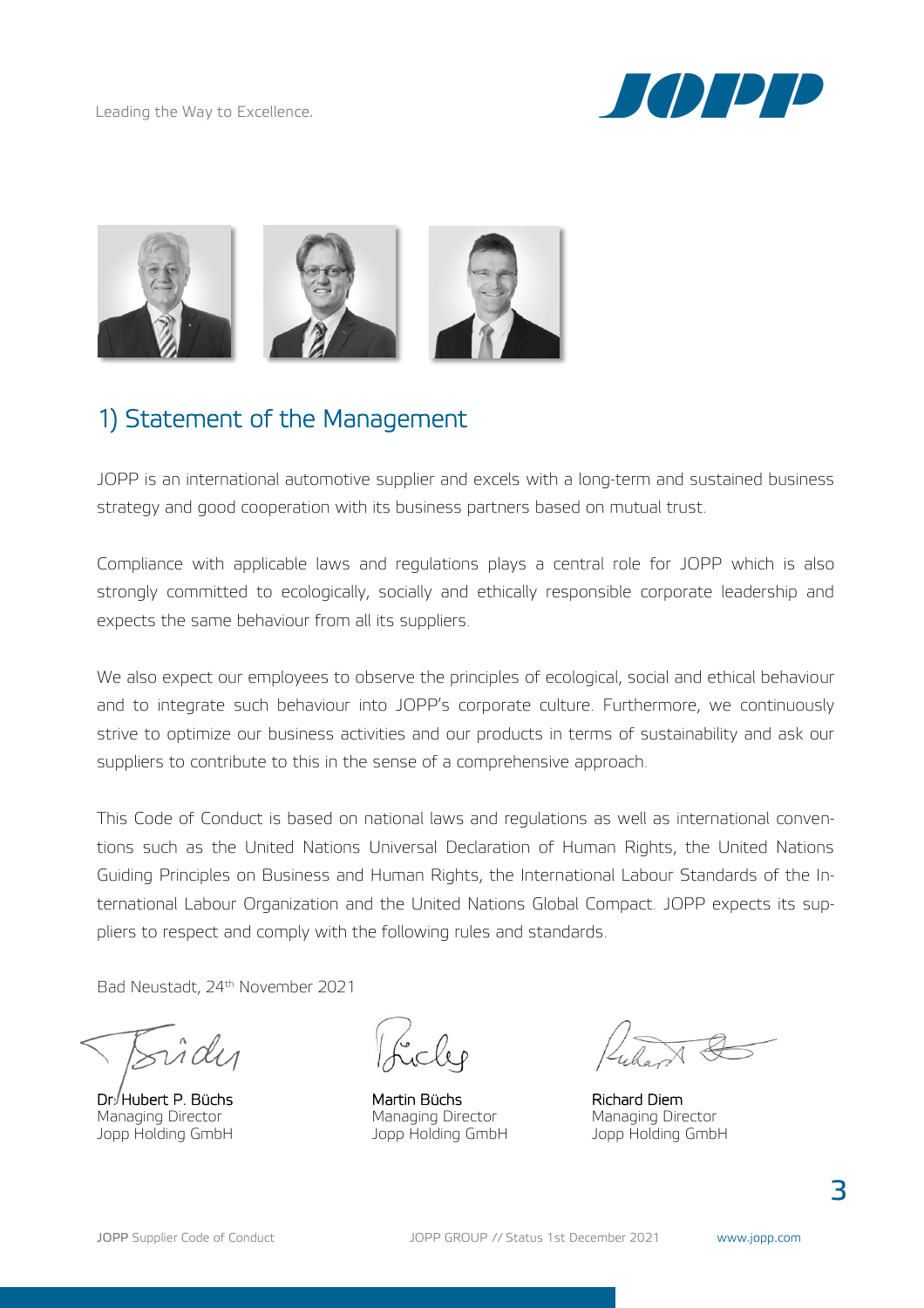



# 2) Human Rights and Workers' Rights

The JOPP Group expects its suppliers to comply with internationally recognised human rights, such as the United Nations Declaration of Human Rights and the basic labour rights of applicable national legislation, as well as acknowledge the core labour standards of the International Labour Organisation (ILO).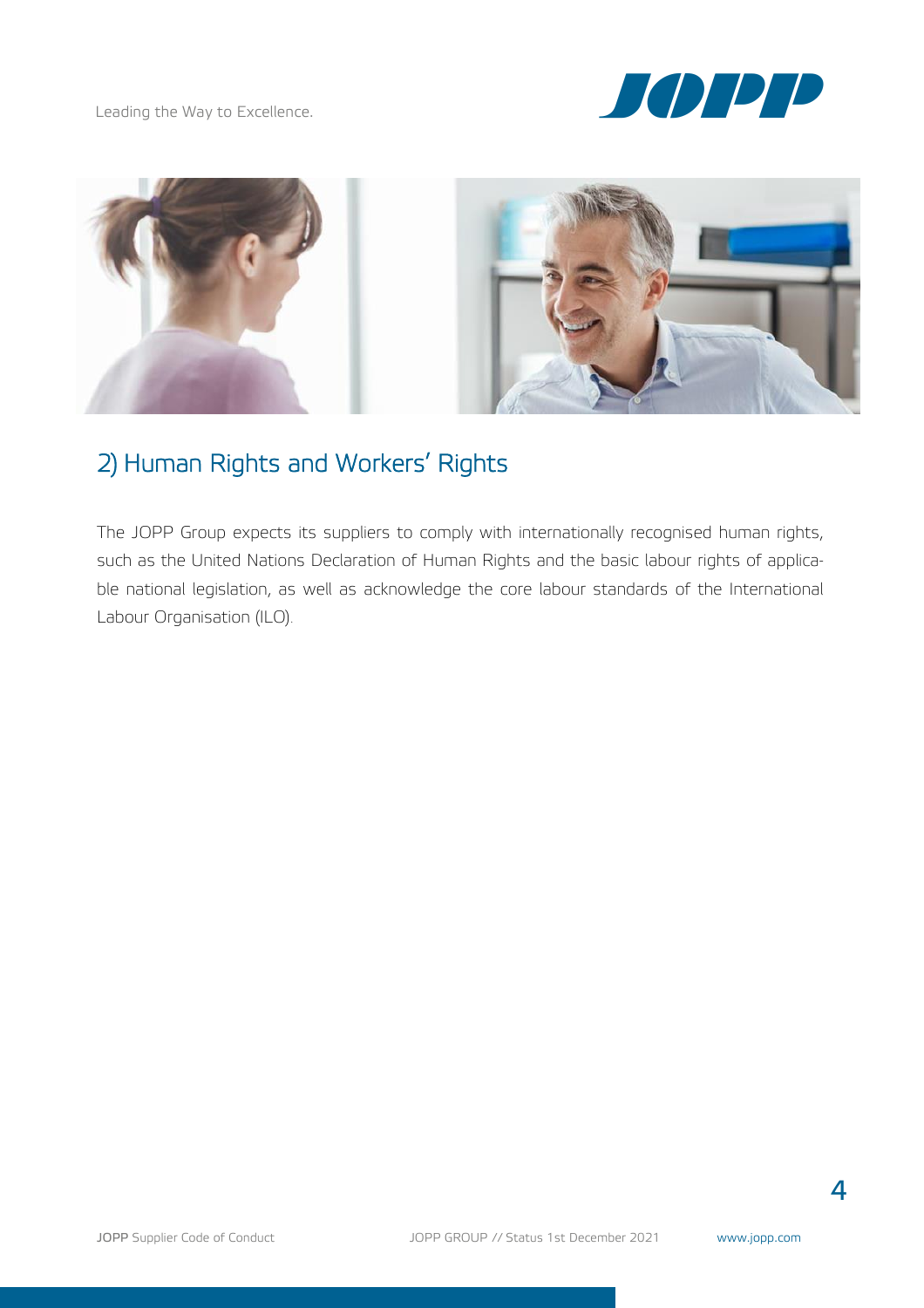

#### **Discrimination**

JOPP expects its suppliers to ensure equal opportunities in employment and to refrain from discrimination of any kind unless national law expressly permits selection according to certain criteria. There shall be no different treatment of employees on the basis of gender, race, skin colour, disability, origin, religion and age or gender orientation. The personal dignity, privacy and personal rights of each individual shall be respected.



#### Forced Labour and Child Labour

JOPP expects from its suppliers that any kind of forced labour (ILO Conventions No. 29 and 105), servitude or involuntary labour as well as child labour is prohibited (ILO Conventions No. 138 and No. 182). The minimum age of employees is determined by the respective national law or collective agreement regulations, provided that these do not fall below the minimum employment age stipulated in ILO Convention No. 138.

JOPP expects its suppliers not to use, participate in nor benefit from any trafficking-related activities nor any form of trafficking throughout the recruitment and employment period.

#### Freedom of Association

JOPP expects its suppliers to acknowledge the right of workers to freely form or join trade unions of their own choice (ILO Conventions No. 87 and No. 98). Suppliers shall accept and positively welcome the establishment of workplace or trade union representative bodies of workers, provided that they do not conflict with national law.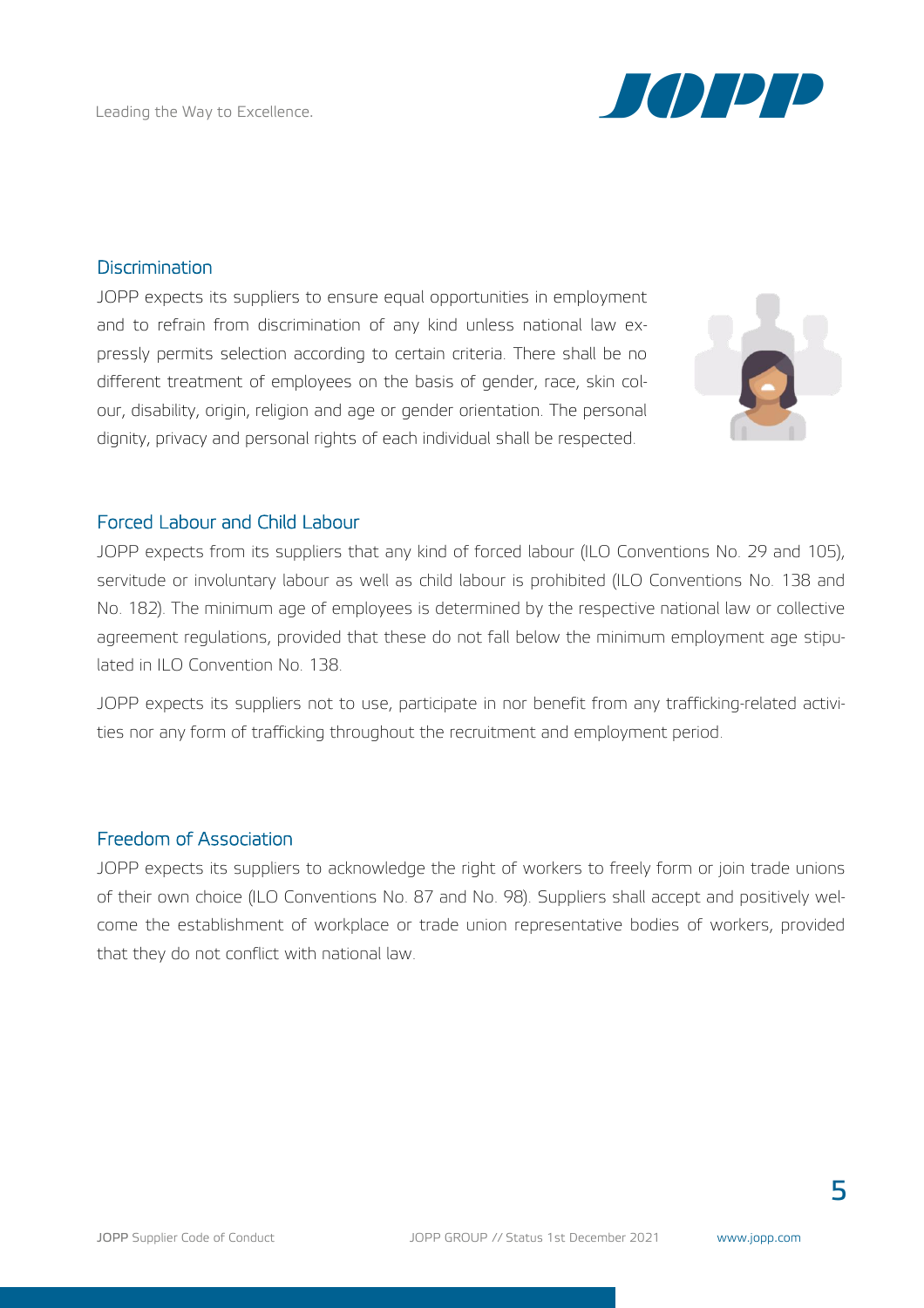

#### Working Conditions

JOPP expects its suppliers to comply with the applicable national legislation on working hours. If there is no national legislation, the international ILO standards shall be applicable. Furthermore, it is expected that the suppliers' employees receive wages that at least comply with the respective applicable national laws and the legally valid and guaranteed minimum income and social benefits. JOPP expects suppliers to comply with the respective applicable national legislation on occupational health and safety and to ensure humane working conditions.



In order to prevent accidents and work-related illnesses in the best possible way, JOPP expects its suppliers to set up and apply an appropriate occupational health and safety system, to take the necessary measures to prevent accidents and damage to health that may arise in connection with work activities, and to inform and train employees regularly about the applicable occupational health and safety standards and corresponding measures.

#### Deployment of External Personnel

JOPP expects its suppliers to comply with applicable national law and to respect human and labour rights in its contractual and labour relations, regardless of the type of contract (e.g. contract for work and labour or temporary work).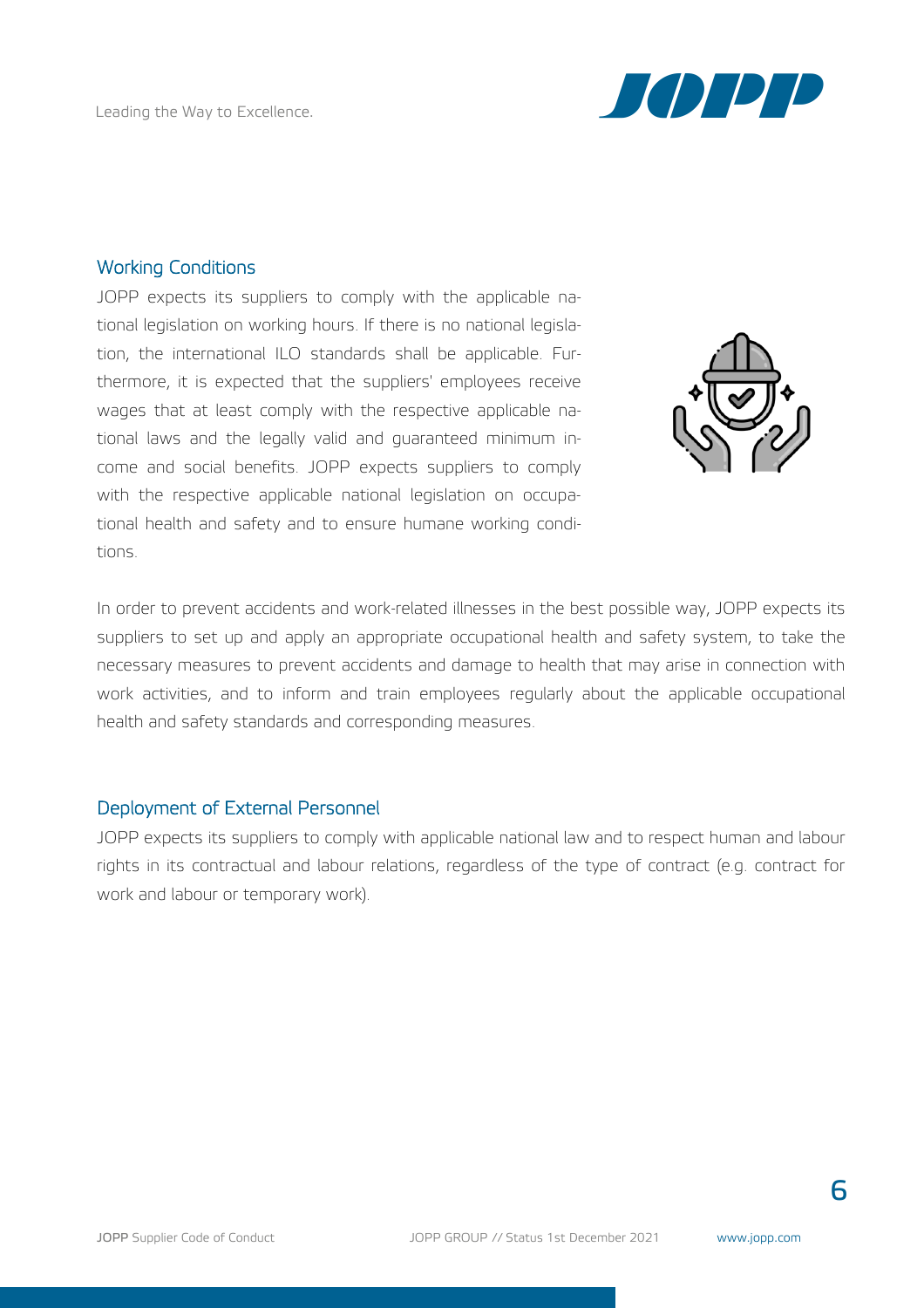



# 3) Environment

JOPP expects its suppliers to comply with applicable energy and environmental laws, regulations and standards. The suppliers shall apply an appropriate energy and environmental management system that complies with the requirements of ISO 14001, the EMAS Regulation of the European Union or a similar national standard and whose effectiveness is regularly verified by an audit or certification system.

JOPP expects its suppliers to use resources efficiently and responsibly, to ensure the best possible environmental protection and to reduce environmental pollution on a continuous basis. This refers in particular to the reduction of energy and water consumption, the reduction of greenhouse gas emissions, the increased use of renewable energies and the encouragement of appropriate waste disposal management.

JOPP expects its suppliers to ensure that all products manufactured in the supply chain, including all materials used, comply with the relevant environmental protection standards.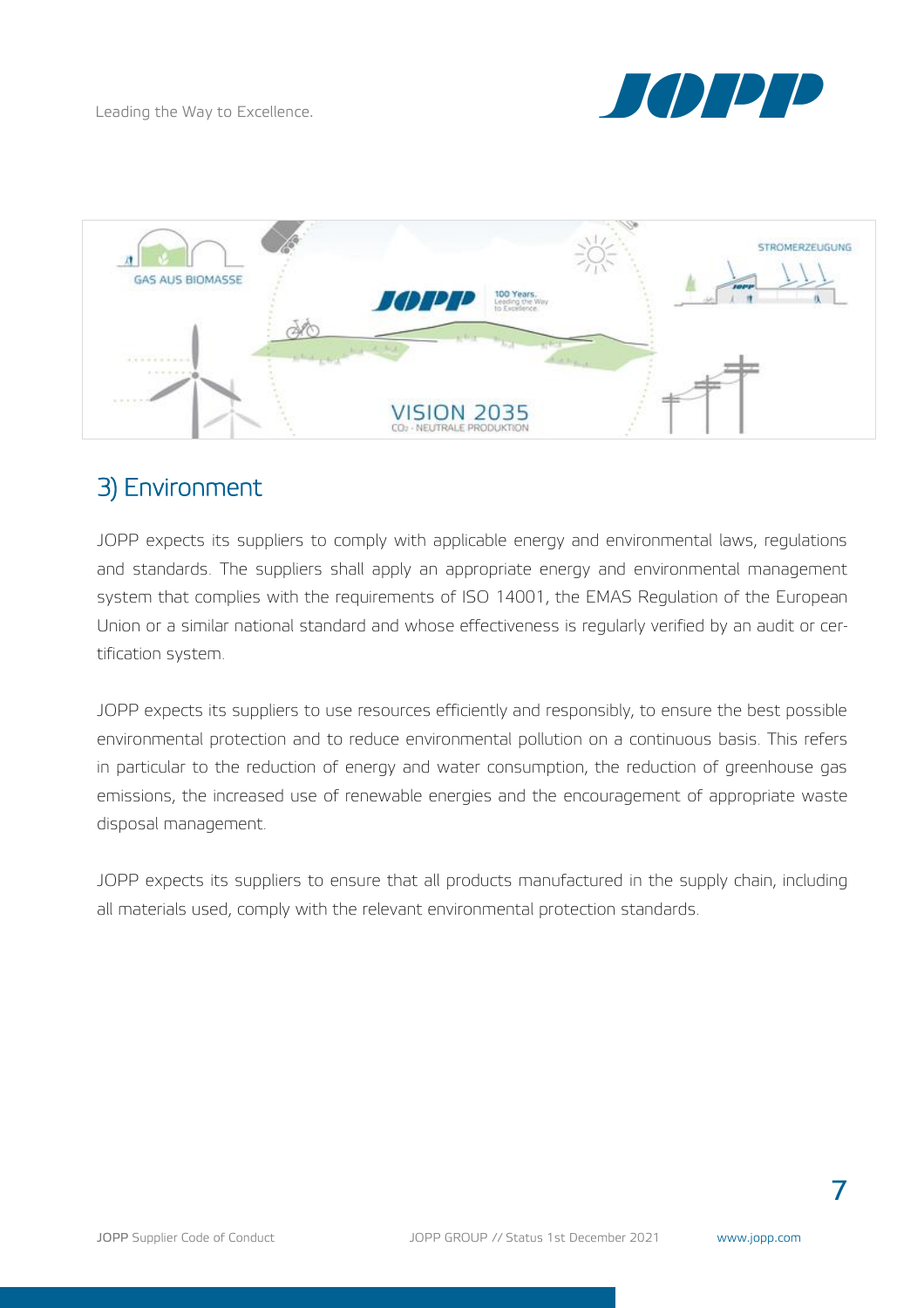

# 4) Compliance

JOPP expects its suppliers to comply with all applicable laws, rules and regulations in the countries in which they operate or are located and to establish adequate procedures to ensure compliance with these laws, rules and regulations.



#### Anti-Trust and Competition Law

JOPP expects its suppliers to comply with all applicable anti-trust and competition laws. Suppliers shall not enter into agreements with competitors, suppliers, customers or other third parties that violate anti-trust laws, nor shall they inappropriately exploit a potentially dominant market position. All actions that merely appear to be a concerted practice must be refrained from.

#### Foreign Trade Law

JOPP expects its suppliers to comply with all applicable laws governing the import and export of goods, services and information, including sanctions, embargoes, regulations, government orders and directives.

#### Conflicts of Interest

JOPP expects its suppliers to make decisions based strictly on objective, business-related criteria and not to make decisions influenced by private or financial interests or personal relationships. Any potential or actual conflict of interest with JOPP employees is to be avoided by the suppliers from the beginning.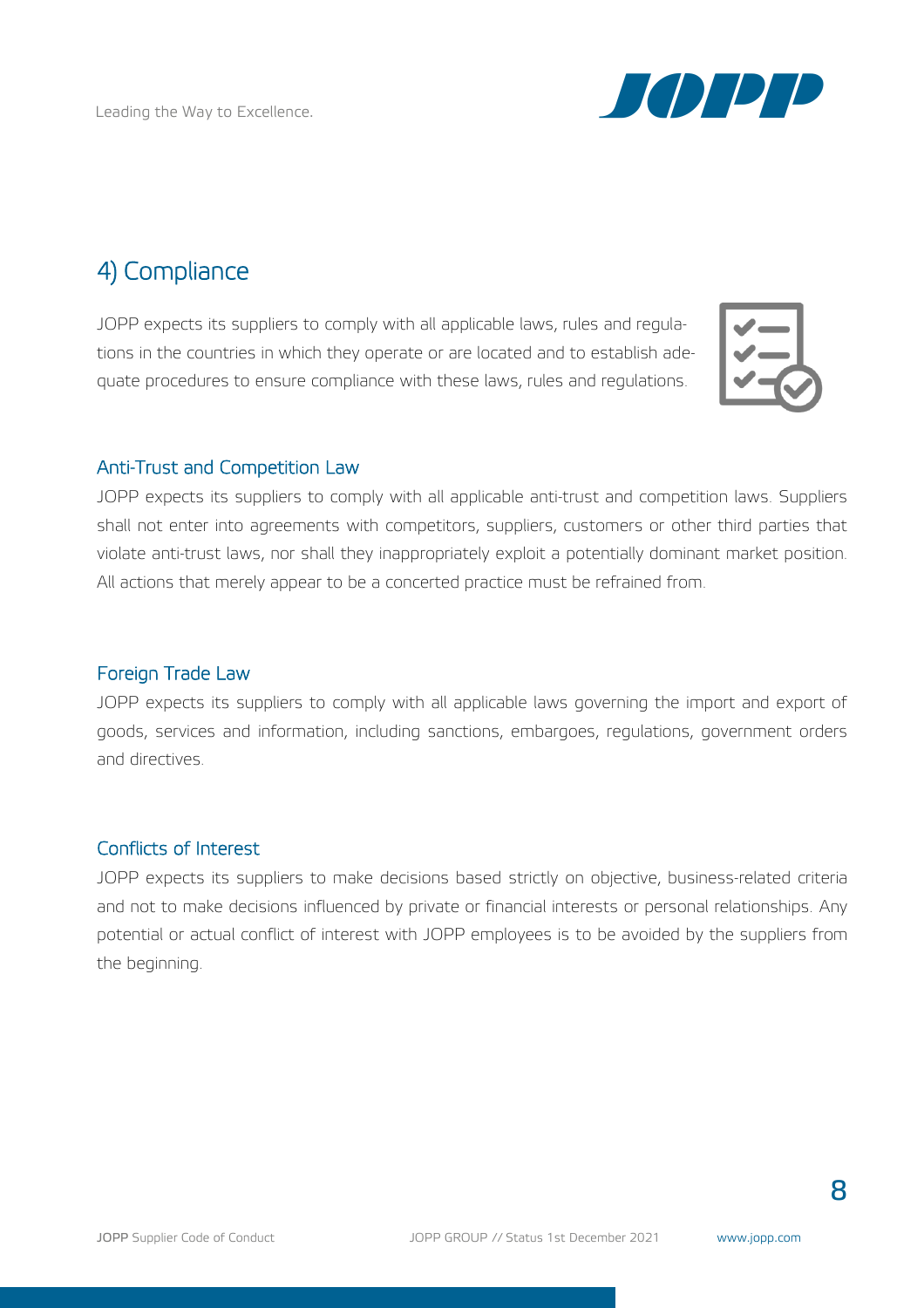

#### Corruption and Bribery

JOPP expects its suppliers, as well as their employees, subcontractors, agents and consultants, to conduct business in a proper manner, in compliance with all applicable laws, regulations and industry standards.



In the context of the business relationship, corruption or attempted corruption of any kind and other illegal practices such as bribery, fraud, extortion, embezzlement, theft, tax evasion or money laundering will not be tolerated. The suppliers must have a zero-tolerance policy. They shall not offer, grant nor accept - either themselves or through third parties - illegal payments nor any other benefits of value in order to realise business opportunities or expedite routine administrative procedures in any way related to JOPP's business activities.

The suppliers must have a process in place to monitor and enforce standards to ensure compliance with anti-corruption laws.

#### Money-Laundering and Terrorist-Financing

JOPP expects its suppliers to take appropriate measures to comply with applicable legal obligations to prevent money-laundering and terrorist-financing and not to engage, directly or indirectly, in money-laundering or terrorist-financing activities.

#### Supply Chains and Due Diligence

JOPP expects its suppliers to comply with national supply chain and due diligence requirements, to ensure that their affiliates also comply with and accept all the principles and requirements described herein, and to make reasonable efforts upstream in the supply chain to ensure that their suppliers comply with the basic principles of this Supplier Code of Conduct. "Affiliates" are companies that are directly or indirectly owned by the suppliers with at least fifty percent (50 %) or through which the suppliers directly or indirectly exercise at least fifty percent (50 %) of the voting rights.

In addition, JOPP expects its suppliers to identify risks within the supply chain and to take appropriate measures to minimise such risks. In the event of suspected violations and in order to safeguard supply chains with increased risks, the suppliers will inform JOPP immediately and, if necessary, on a regular basis about the violations and risks identified as well as the measures taken to minimise such risks.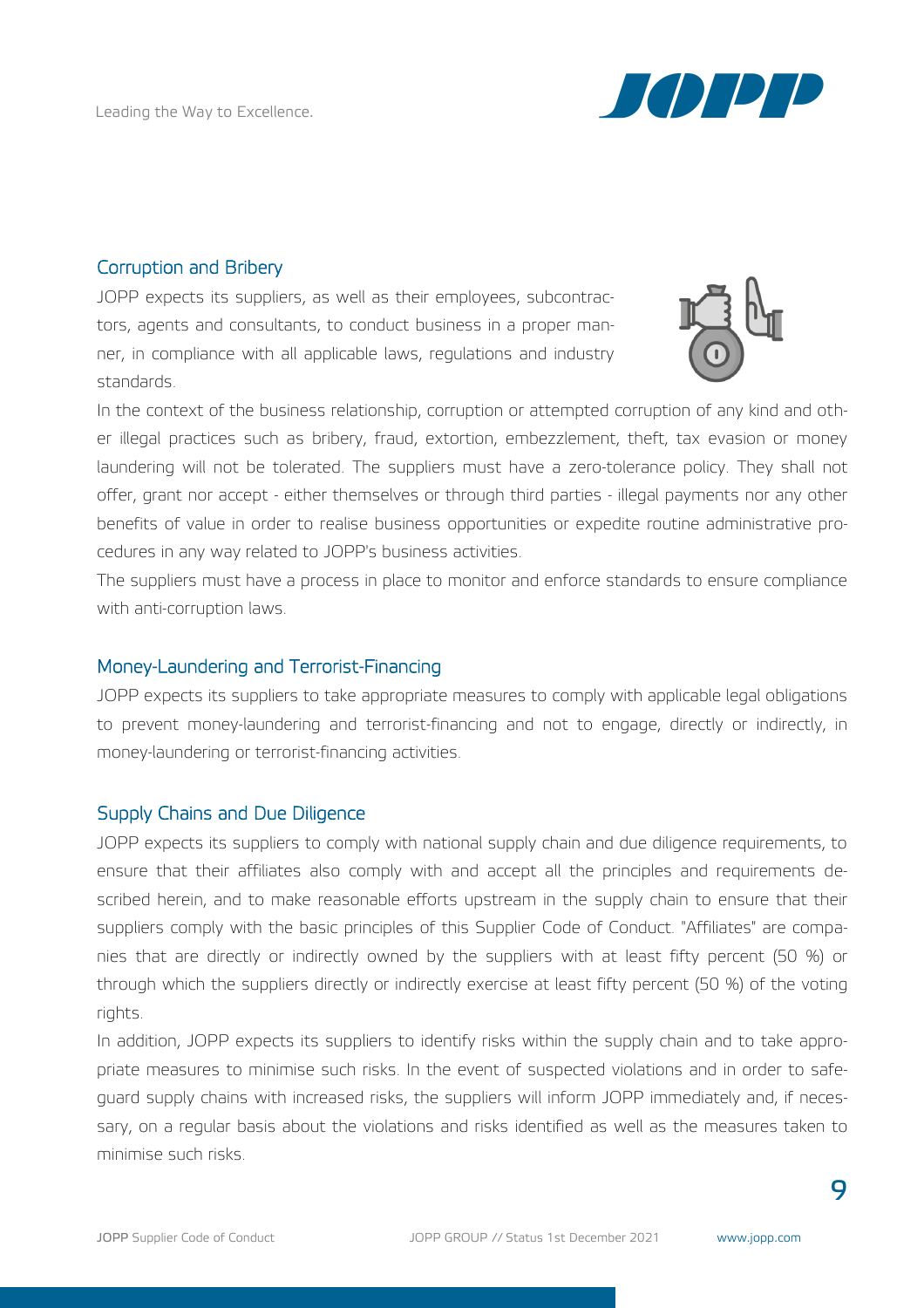

#### Raw Material Procurement

JOPP expects its suppliers to comply with all applicable legal regulations on so-called "conflict minerals". In the event that a product contains one or more of the so-called "conflict minerals", such as tin, tantalum, tungsten, gold or the corresponding ores, JOPP expects from its suppliers that these ores and metals have been acquired in a conflict-free manner and that the suppliers can, upon request, show transparency regarding their supply chain to the smelter or refinery.

#### Quality and Safety

All products and services of the suppliers must meet the contractually defined criteria for quality and safety upon delivery and be safe for use in their intended purpose.

#### Intellectual Property

Intellectual property rights must be respected. The transfer of technology and know-how must be carried out in such a way that intellectual property rights and customer information are protected.

#### Data Protection and Information Security

The suppliers agree to comply with JOPP's reasonable expectations regarding the protection of private data and information. The suppliers shall comply with all applicable data protection and information security laws and government regulations in the collection, storage, processing, transfer and disclosure of personal information. JOPP expects that the data and information in the suppliers' information systems will be appropriately managed and protected against unauthorised access by suitable measures of protection.

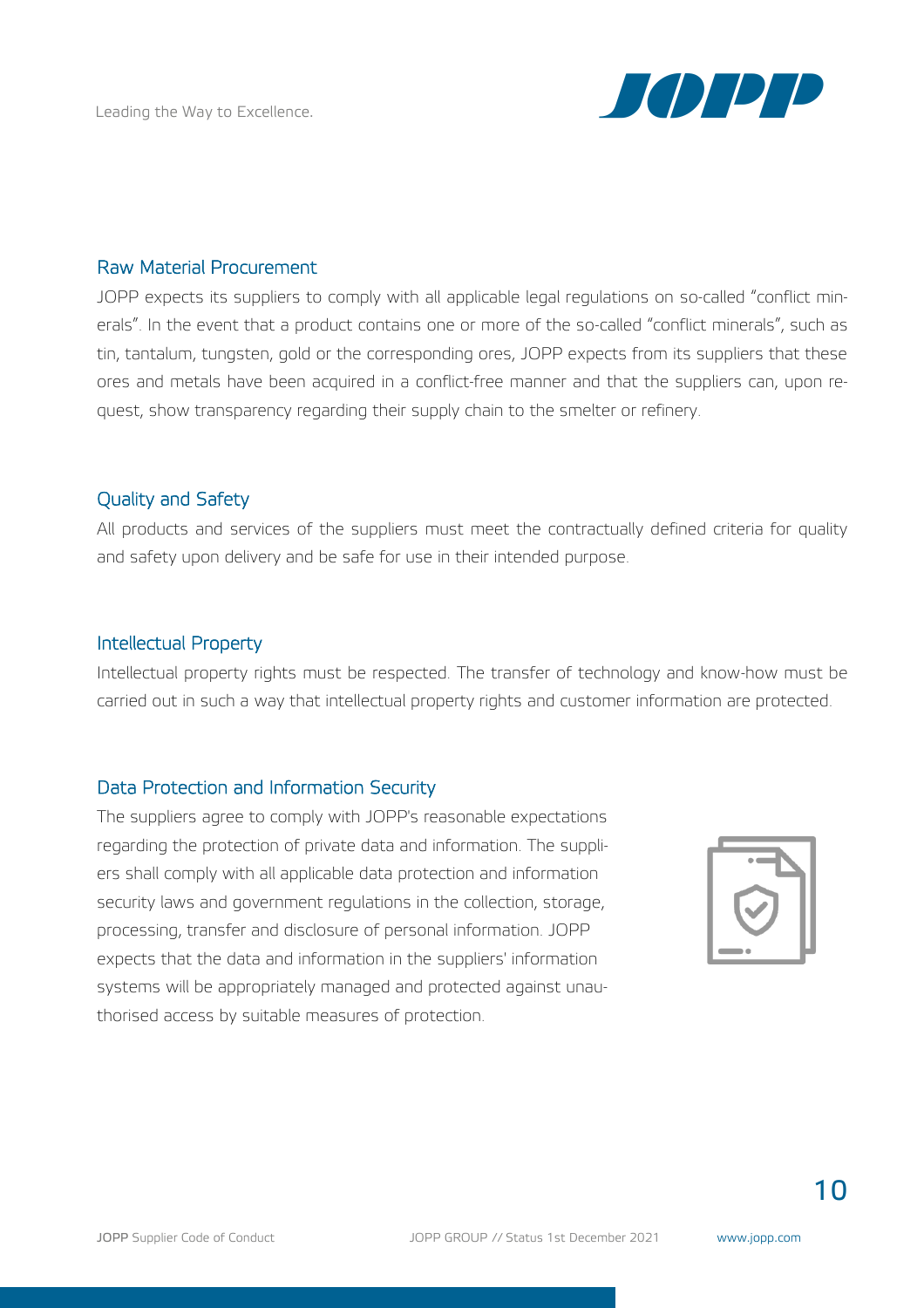

# 5) Compliance with the Supplier Code of Conduct

Compliance with the principles of ecological, social and ethical conduct in the value chain is of great importance to JOPP and JOPP continuously makes an effort to improve such conduct together with our suppliers.

The Supplier Code of Conduct is a prerequisite and an integral part of the business relationship. All suppliers are requested to provide evidence of compliance with the Supplier Code of Conduct within the scope of a self-assessment. JOPP reserves the right to check the suppliers' compliance with the requirements within the scope of audits or other measures deemed suitable by JOPP and to define necessary measures for improvements with the suppliers.

JOPP also expects its suppliers to communicate the expectations and contents of this Supplier Code of Conduct to their own suppliers, to oblige them to adhere to it accordingly and to ensure compliance. Any violation of the rules and standards set forth in this Supplier Code of Conduct shall be considered a material impairment of the business relationship and the contractual relationship. JOPP expects its suppliers to investigate any suspected violations actively and to co-operate with JOPP unreservedly. JOPP reserves the right to request information on the relevant facts in the event of suspected non-compliance (e.g. in the event of negative media reports).

Furthermore, JOPP has the right to terminate without notice individual or all contractual relationships with suppliers who demonstrably do not comply with the JOPP Supplier Code of Conduct or who do not strive for improvements and/or implement such measures after having been given a reasonable period of time to do so by JOPP. A statutory right to extraordinary termination without notice remains unaffected, as does the right to compensation for damages.

JOPP would like to encourage its suppliers to report any violation of the rules and standards of this Supplier Code of Conduct committed by a third party or a representative of JOPP itself to their contact person at JOPP or - anonymously if so desired - within the framework of JOPP's whistleblower system.

The Supplier Code of Conduct is available for download on the JOPP Group website. JOPP reserves the right to update the content of the Supplier Code of Conduct from time to time if required by legal or regulatory changes.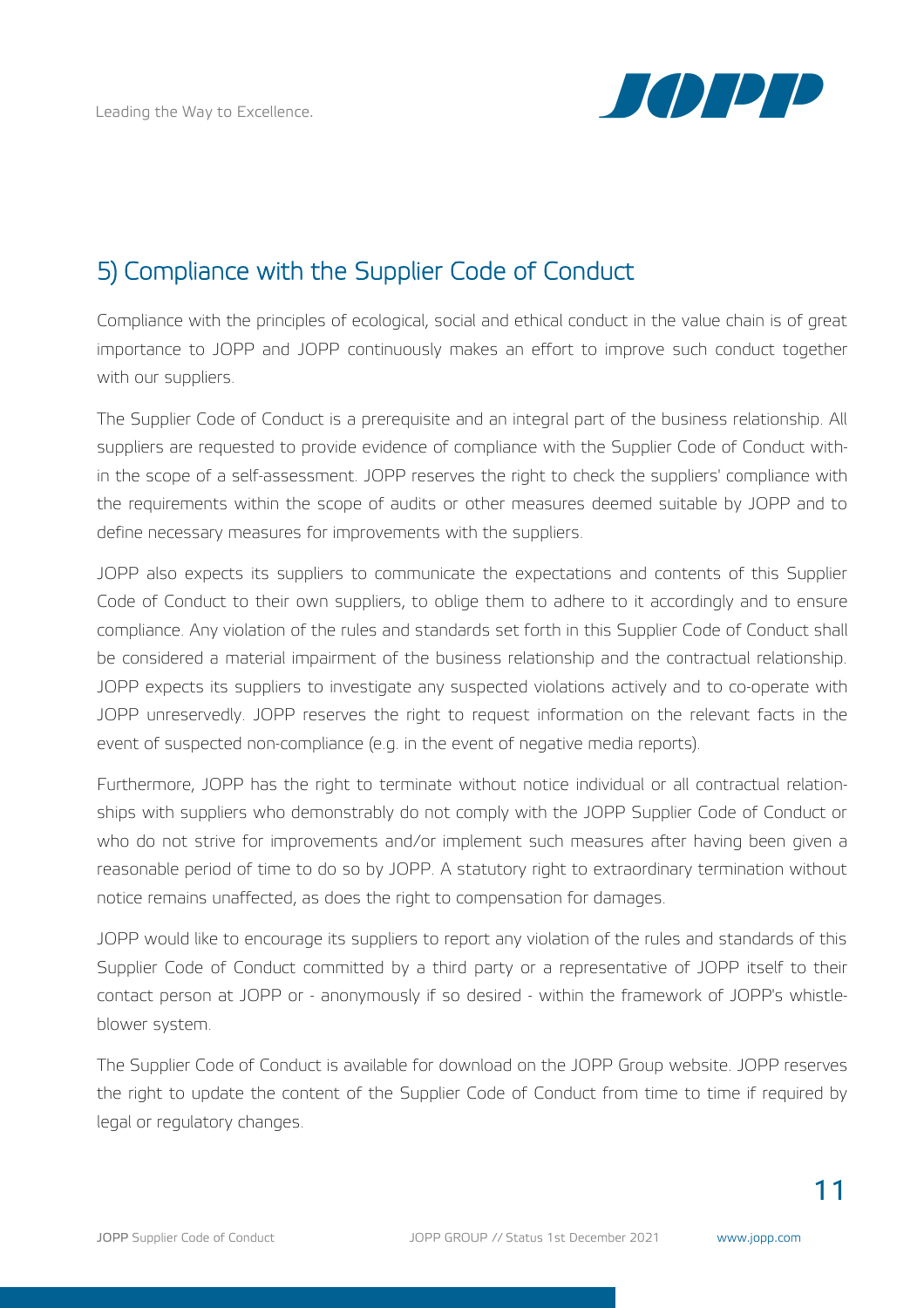



## 6) Whistleblower System

In order to avoid violations of applicable law and to reduce damage to JOPP, our employees and business contacts, suppliers, but also other third parties, can submit earnestly meant references and information to the following central contact address in the event of specific indications of potential misconduct:

## [compliance@jopp.com](mailto:compliance@jopp.com)

Whistleblowers are subject to special protection. At their request, their identity will be treated confidentially by JOPP in accordance with legal requirements. Whistleblowers can decide for themselves whether they wish to report by name or remain anonymous.

JOPP welcomes the use of a whistleblowing system by its suppliers and also expects this from its suppliers as soon as the establishment of an appropriate whistleblowing system is required by law.

A reference to the availability of JOPP's whistleblowing system can also be found on JOPP's website at www.jopp.com under the tab "Company", "Corporate Social Responsibility" (CSR).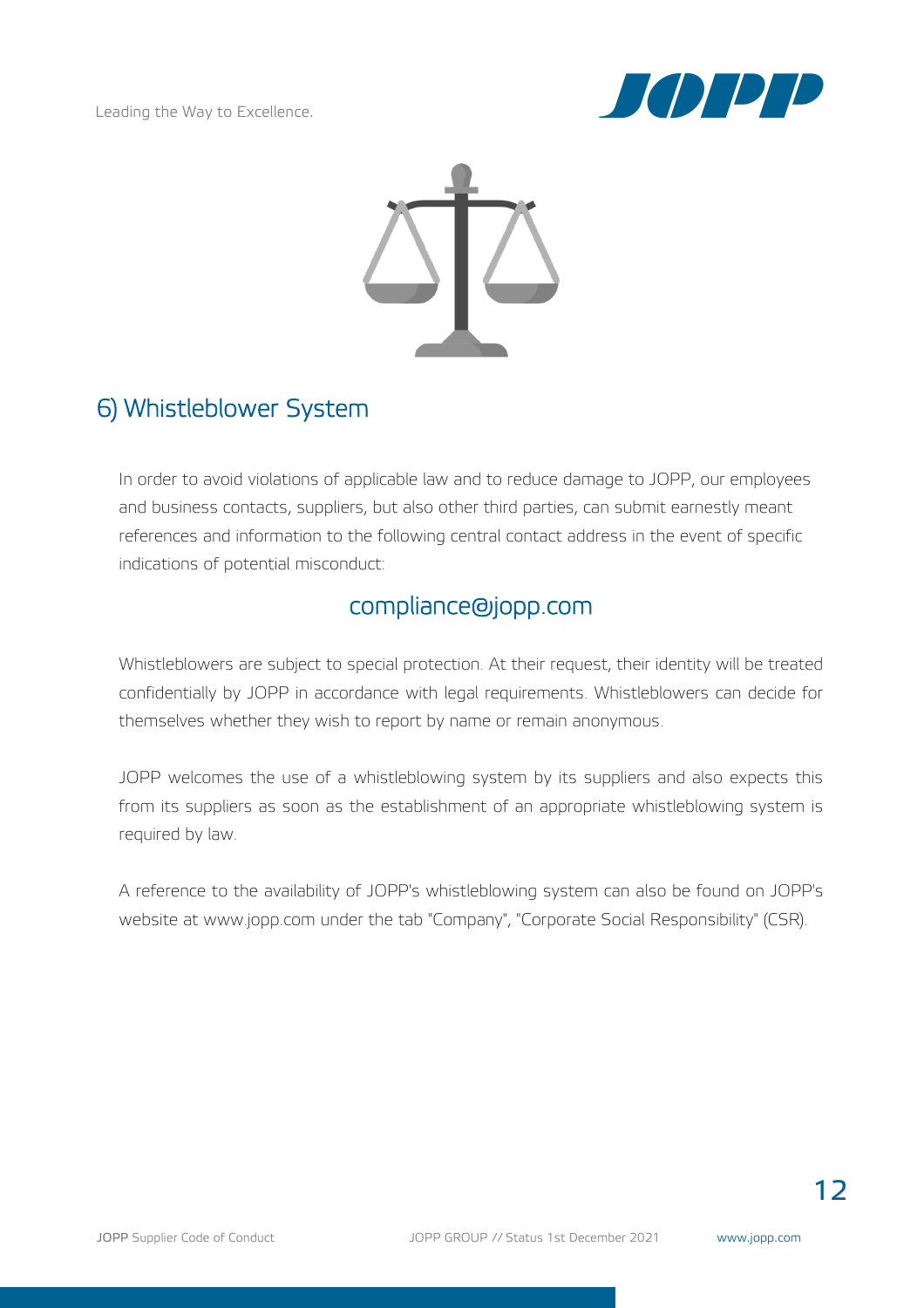

# 7) Indication of Source for Images and Graphics



Discrimination - Page 5 <a href="https://www.flaticon.com/de/ related\_id=3387048/diskriminierung" title="diskriminierung icons">created by Freepik - Flaticon</a>



Working Conditions - Page 6

<a href="https://www.flaticon.com/de/related\_id=4429965/safety\*title=safety icons\*>created by Freepik - Flaticon</a>



 Compliance - Page 8 <a href="https://www.flaticon.com/de/related\_id=1201244/compliance\*title=\*compliance icons\*> created by Freepik - Flaticon</a>



Corruption and Bribery - Page 9

<a href="https://www.flaticon.com/de/ related\_id=1066343/korruption\*title=\*korruption icons\*> created by Freepik - Flaticon</a>



Data Protection and Information Security - Page 10 <a href="https://www.flaticon.com/de/ related\_id=388516/datensichern\*title=datensichern icons\*> created by Freepik - Flaticon</a>



Whistleblower System - Page 12 <a href="https://www.flaticon.com/de/ related\_id=994289/urteil\*title=urteil icons\*> created by Freepik - Flaticon</a>

Content - Page 2 - Skizze Hatchbox

Human Rights and Workers' Rights - Page 4 / Image ID: 904657466, [www.istockphoto.com](http://www.istockphoto.com/) 

Environment Seite 7 - Skizze Marius Ballasus